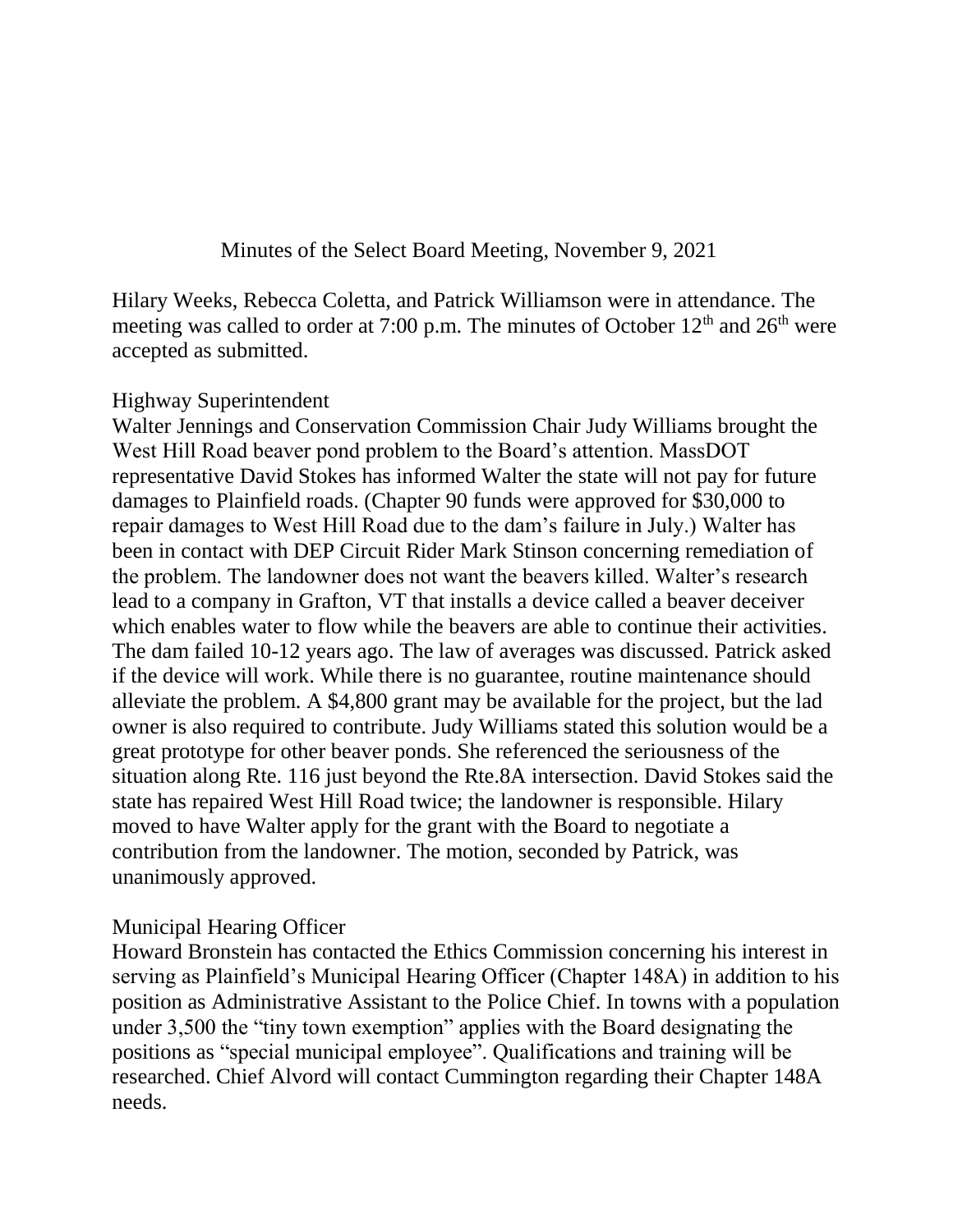# Plainfield Police Working Group

Susi Westwood, Bob Baker, and Kimberly Longey approached the Board in response to the tasks assigned to the group in May. Hilary noted she had not yet had a chance to review the email response as the group was not on the agenda. The need or lack thereof of a community survey was discussed. Hilary asked if a survey is to provide data collection or an expectation that things be resolved. Rebecca noted a survey would provide an across the board look at the department with Patrick adding a reminder of the previous issue of the size and expansion of the department. Bob stated the PPWG is trying to avoid size and costs with the intention being to have a non-biased survey. The anonymity of survey responses was mentioned. Additionally, police departmental regionalization was brought up. Ideas and comments followed.

### MLP Update

Manager Kimberly Longey reported things are going well with collections are on target. There are some delinquent accounts.

Hanover Insurance is expected to leave the market which leaves us and other towns looking for an insurer for pole bonds. Patrick asked about ownership. Eversource is in the process of a massive infrastructure project. Most roadside poles are coowned with Verizon, the company which manages said poles.

The MLP is working on broadband a three-phase infrastructure update with other towns and MBI.

## Other Business

The formerly postponed BTE Community Outreach Meeting for proposed marijuana cultivation at 129 Grant Street has been rescheduled for November 20, 2021 at 11:00 a.m. at the Town Hall.

Hilary moved to pay KP Law invoice #133485 in the amount of \$156.00. The motion, seconded by Rebecca, was unanimously approved.

Rebecca is willing to meet with Ashfield regarding the options for a one-year temporary note or bonding the Sanderson capital projects approved at the May 1st town meeting.

The Board will not meet on November  $23<sup>rd</sup>$ ; the next meeting is scheduled for December 14, 2021.

Other mail was reviewed,

Warrants were signed.